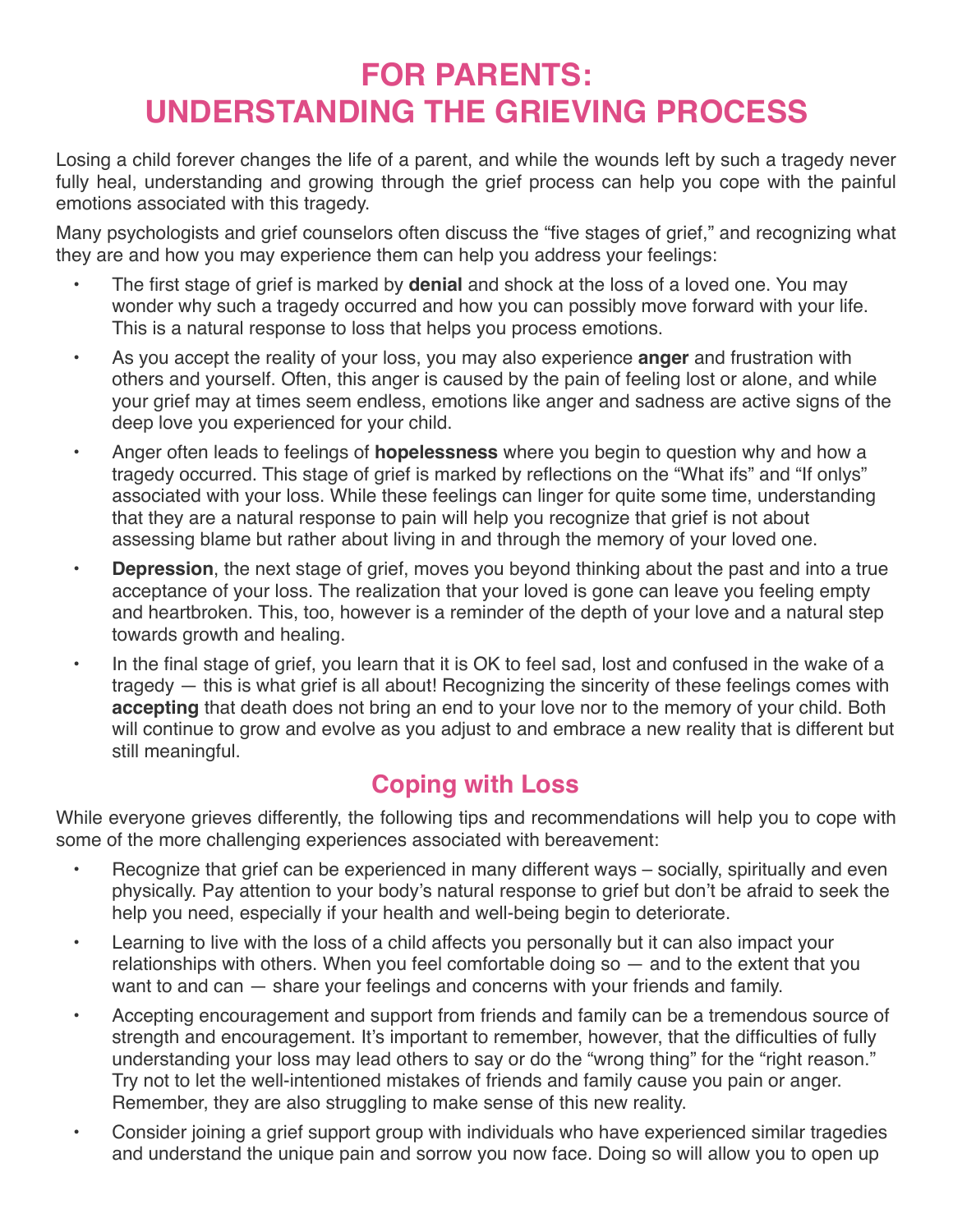and share your feelings in a safe space where your feelings can be acknowledged and supported among friends.

- If you feel more comfortable sharing your feelings privately, consider speaking to a therapist, psychologist, counselor, cleric or friend who can give you the professional support you need to work through the grieving process.
	- There are a number of grief support guides and books that may help you to understand the unique difficulties of coping with the death of a child as a parent. Some examples include:
		- *Does the Soul Survive?*, by Elie Kaplan Spitz (ISBN 1580231659)
		- *I Wasn't Ready to Say Goodbye: Surviving, Coping and Healing After the Sudden Death of a Loved One*, by Brook Noel and Pamela Blair, Ph.D (ISBN 1402212216)
		- *Children Die Too*, by Joy and Marv Johnson (ISBN 1561230294)
		- *The Colors of Grief: Understanding a Child's Journey through Loss from Birth to Adulthood*, by Janis DiCiacco (ISBN 1843108860)
		- *After the Death of a Child Living with Loss Through The Years,* by Ann K. Finkbeiner (ISBN 0-8018-5914-X)
		- *Understanding Your Grief: Then Essential Touchstones for Finding Hope and Healing Your Heart,* by Alan D. Wolfelt, PH. D. (ISBN 978-1-879651-35-7)
- Though grief can at times be overwhelming, try to maintain a sense of structure and purpose by remaining active. Identify activities that you enjoy — even for short periods at a time — that will give you a reason to get out of bed. Consider channeling your grief and emotions creatively through writing, painting or music. Volunteering with meaningful organizations is also a wonderful way to commemorate the memory of your child while also building a support network of other families who understand what you have experienced.
- Be prepared for tough questions. Just as you will wrestle with difficult issues as you process your grief, so too will your friends, family and even acquaintances who want to know more about what happened and how you are coping.
	- Even a seemingly mild question from a stranger or acquaintance like "How many kids do you have?" or "Who is your oldest child?" can throw you for a loop. Know that you will be asked these types of questions and reflect beforehand on how you feel most comfortable responding.
- Be aware that those around you may be afraid to use colloquial phrases like "I'm dying" or "I'm going to kill you." Remember that these expressions are certainly not meant to cause you pain.
- Remember that you will probably experience a heightened sense of pain and loss during milestones like birthdays, holidays, family gatherings, the anniversary of your child's death, or even the first day of school. Having a plan for these days and creating new rituals can help alleviate some of the anxiety with those milestones. Create commemorations and memorials — if and when you feel comfortable doing so.
- Life will go on. This may be impossible to grasp at first. Eventually, after the tremendous pain of acute grief subsides and you gradually come to terms with the permanence of your loss, you will move forward. Life will never be the same, but you must remember, it can still be good. Try to allow yourself to enjoy experiences that make you happy without feeling guilty. Your happiness was an essential part of your relationship with your child; continue to embrace what makes you *you*. Your child would want for you to be happy again and enjoy life.